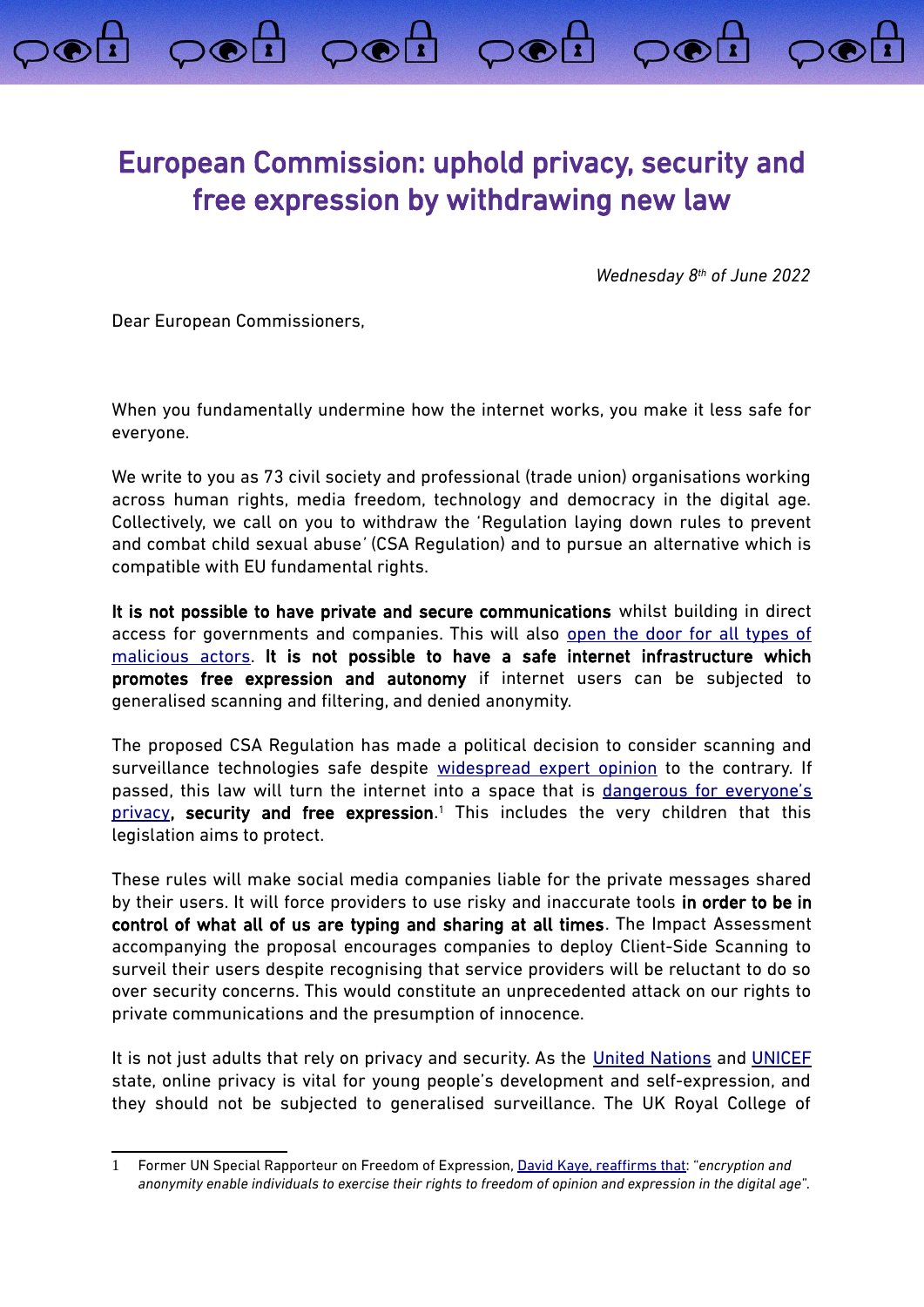Psychiatrists highlights that snooping is harmful for children, and that policies based in empowerment and education are more effective.

The CSA Regulation will cause severe harm in a wide variety of ways:

- A child abuse survivor who wants to confide in a trusted adult about their abuse could have their private message flagged, passed on to a social media company employee for review, then to law enforcement to investigate. This could disempower survivors, infringe on their dignity, and strongly disincentivise them from taking steps to seek help at their own pace;
- Whistleblowers and sources wanting to anonymously share stories of government corruption would no longer be able to trust online communications services, as end-to-end encryption would be compromised. Efforts to hold power to account would become much more difficult;
- A young-looking adult lawfully sending intimate pictures to their partner could have those highly-personal images mistakenly flagged by the AI tools, revealed to a social media employee, and then passed on to law enforcement;
- These [inevitable false flags](https://edri.org/our-work/internal-documents-revealed-the-worst-for-private-communications-in-the-eu-how-will-the-commissioners-respond/) will over-burden law enforcement who [already lack](https://netzpolitik.org/2022/depictions-of-child-abuse-the-internet-forgets-nothing-as-long-as-its-not-supposed-to-forget/)  [the resources to deal with existing cases.](https://netzpolitik.org/2022/depictions-of-child-abuse-the-internet-forgets-nothing-as-long-as-its-not-supposed-to-forget/) This would allocate their limited capacities towards sifting through huge volumes of lawful communications, instead of deleting abuse material and pursuing investigations into suspects and perpetrators;
- Secure messenger service (like Signal) would be forced to technically alter their services, with users unable to access secure alternatives. This would put anyone that relies on them at risk: lawyers, journalists, human rights defenders, NGO workers (including those who help victims), governments and more. If the service wanted to keep its messages secure, it would be fined 6% of its global turnover; or would be forced to withdraw from the EU market;
- By undermining the end-to-end encryption that journalists rely on to communicate securely with sources, the regulation will also seriously jeopardise source protection, weaken digital security for journalists and have a severe chilling effect on media freedom;
- Once this technology has been implemented, governments around the world could pass laws forcing companies to scan for evidence of political opposition, of activism, of labour unions that are organising, of people seeking abortions in places where it is criminalised, or any other behaviours that a government wants to suppress;
- These threats pose an even greater risk to disenfranchised, persecuted and marginalised groups around the world.

In recent years, the EU has fought to be a beacon of the human rights to privacy and data protection, setting a global standard. But with the proposed CSA Regulation, the European Commission has signalled a U-turn towards authoritarianism, control, and the destruction of online freedom. This will set a dangerous precedent for mass surveillance around the world.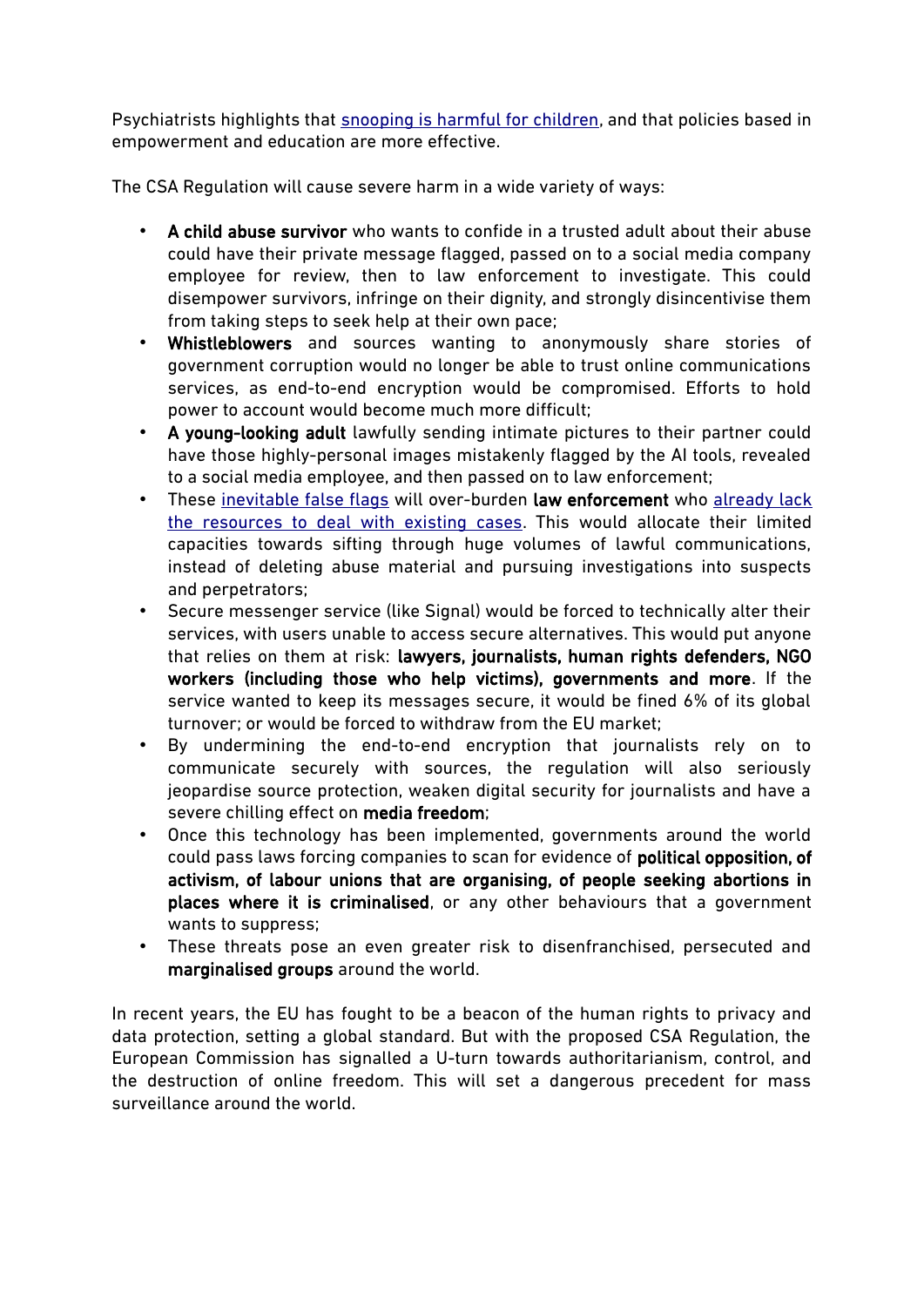## In order to protect free expression, privacy and security online, we the undersigned 73 organisations call on you as the College of Commissioners to withdraw this Regulation.

We call instead for tailored, effective, rights-compliant and technically feasible alternatives to tackle the grave issue of child abuse. Any such approaches must respect the [EU Digital Decade commitment](https://ec.europa.eu/info/strategy/priorities-2019-2024/europe-fit-digital-age/europes-digital-decade-digital-targets-2030_en) to a "safe and secure" digital environment for everyone – and that includes children.

Signed,

- 1. Access Now International
- 2. Alternatif Bilisim (AiA-Alternative Informatics Association) – International
- 3. APADOR-CH Romania
- 4. ApTI Romania Romania
- 5. ARTICLE 19 International
- 6. Aspiration United States
- 7. Attac Austria Austria
- 8. Aufstehn.at Austria
- 9. Austrian Chamber of Labour Austria
- 10. Big Brother Watch United Kingdom
- 11. Bits of Freedom Netherlands
- 12. Center for Civil and Human Rights (Poradňa) - Slovakia
- 13. Center for Democracy & Technology – Europe
- 14. Chaos Computer Club Germany
- 15. Centrum Cyfrowe Europe
- 16. Citizen D / Državljan D Slovenia
- 17. Civil Liberties Union for Europe EU
- 18. Committee to Protect Journalists EU/International
- 19. COMMUNIA Association for the Public Domain – Europe
- 20. D64 Zentrum für Digitalen Fortschritt – Germany
- 21. Dataskydd.net Sweden
- 22. Defend Digital Me United Kingdom
- 23. Deutsche Vereinigung für Datenschutz (DVD) – Germany
- 24. DFRI Sweden
- 25. Digitalcourage Germany
- 26. Digitale Gesellschaft Germany
- 27. Digitale Gesellschaft / Digital Society – Switzerland
- 28. Digital Rights Ireland Ireland
- 29. European Digital Rights (EDRi) Europe
- 30. Electronic Frontier Finland Finland
- 31. Elektronisk Forpost Norge (EFN) Norway
- 32. Electronic Frontier Foundation (EFF) - United States
- 33. The Electronic Privacy Information Center (EPIC) - International
- 34. epicenter.works for digital rights Austria
- 35. Equipo Decenio Afrodescendiente Spain
- 36. Internet Society Catalan Chapter (ISOC-CAT) – Europe
- 37. Eticas Foundation International
- 38. European Center for Not-For-Profit Law (ECNL) – Europe
- 39. The European Federation of Journalists (EFJ) – Europe
- 40. Fitug e.V. Germany
- 41. The Foundation for Information Policy Research (FIPR) – UK/Europe
- 42. Global Forum for Media Development – International